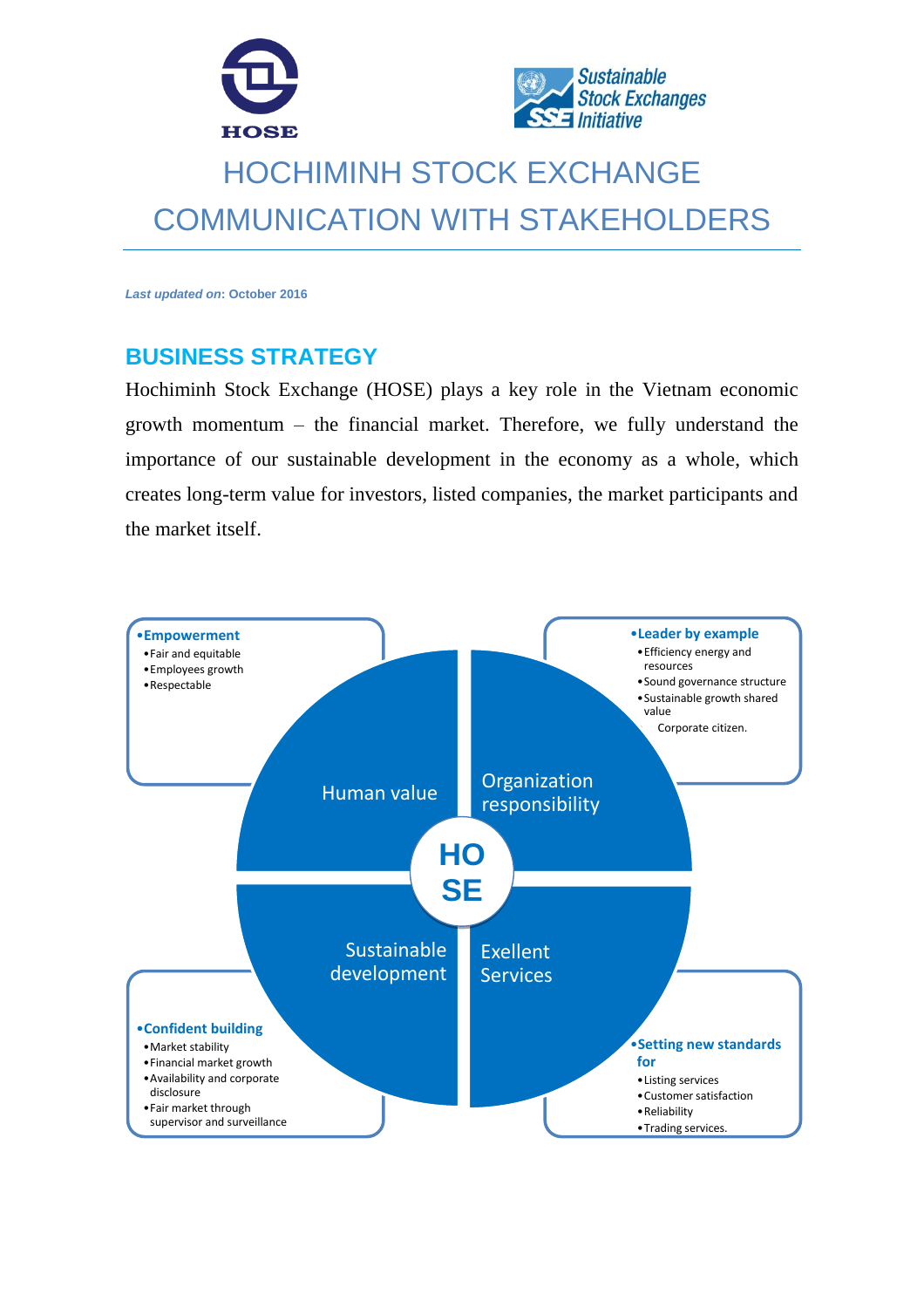HOSE commits to foster a strong and sustainable capital market by strengthening market infrastructure and offering diversified investment products and services. Our new listing rules and policies are to enhance the quality of listed companies, brokerage houses, investors, fund managers and other market participants in term of economic, social and environmental factors, and boost corporate governance. With all our efforts, we believe to increase the intrinsic value of the financial market and ensure sustainable economic development.

Currently, HOSE is actively researching various products and services to promote green finance such as green index, green bonds on the capital market. We improve transparency of listed companies by encouraging disclosure of non-financial information. Together with IFC and SSC, we are developing Sustainability reporting guidance to aid disclosure of ESG information, which is becoming more relevant to the investment communities.

Furthermore, we frequently organize raising awareness sessions and workshops to assist listed companies in creating and publishing sustainability report. HOSE also promotes responsible investment principles for investors and fund managers to direct funds to green projects that have positive impacts onto environment and society which ultimately, raises living standard.

#### **LEADERSHIP AND THE PROMOTION OF SUSTAINABLE DEVELOPMENT**

Established in 2015, HOSE's Sustainability Taskforce, under direct supervision of the Board of Directors, has been actively envisioning and accelerating implementation of sustainable development strategy set forth by the Chairman of the Board of Directors. In specific, the Team is responsible for:

- 1) Studing global green economy development practices,
- 2) Providing trainings and workshops to market participants on the matters;
- 3) Raising awareness on ongoing topics of Sustainable development and Responsible investment;
- 4) Researching and implementing the development of green financial products such as green bonds and green/sustainability indices.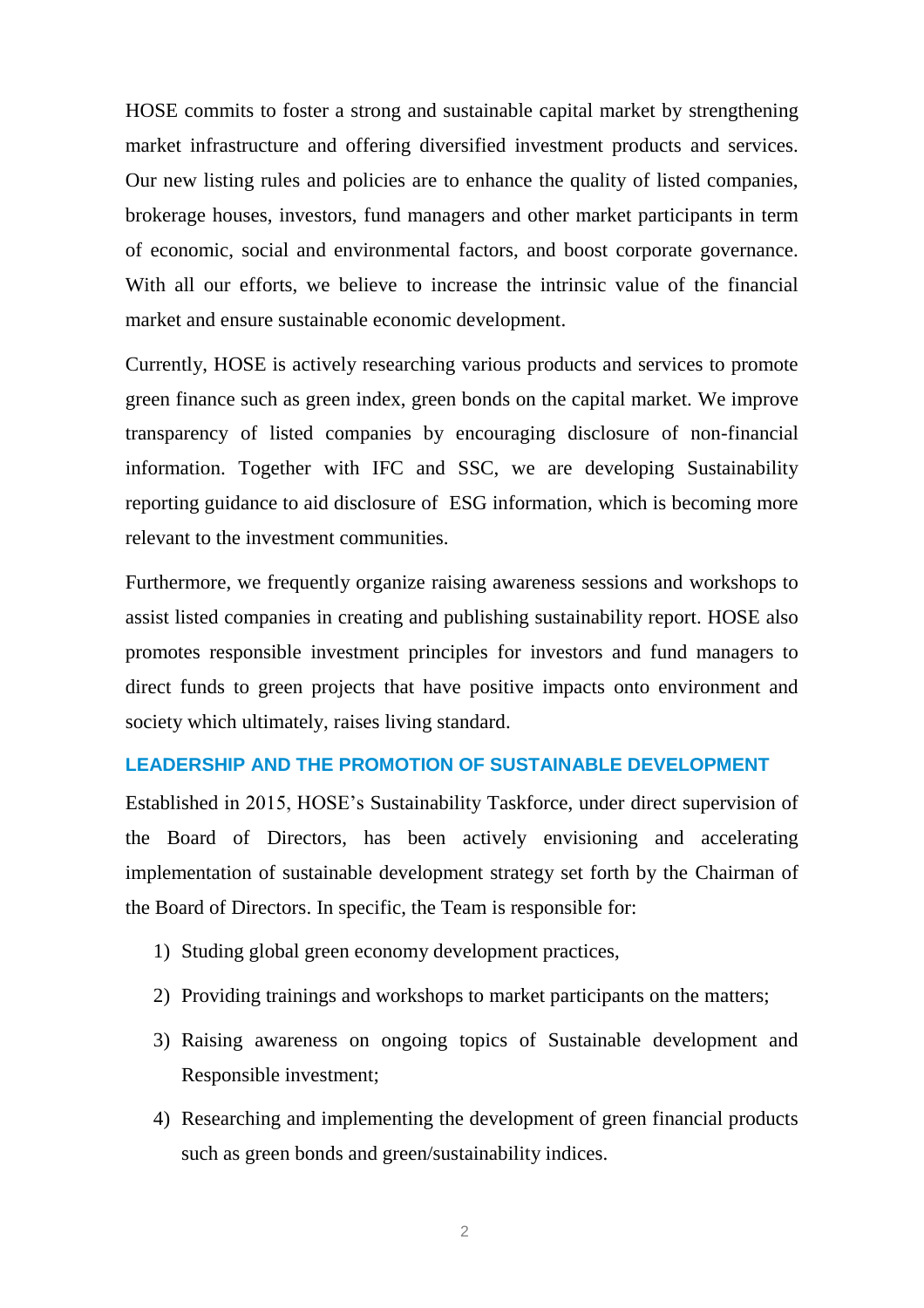#### **MARKET'S SUSTAINABILITY OBJECTIVES**

Sustainable Development is one of our top priorities. As a crucial part in developing financial market, we aim to build investors' confidence by enhancing market transparency. Sustainability has been highlighted in long-term development strategy, therefore, the Board of Directors sets forth the objectives as below:

- **Increasing systemic stability of stock market**: to reduce the overall impact to environment, society and economy; hence, lowering the risk of incidents in the stock market.
- **Promoting ESG disclosure:** to raise public awareness on sustainable development; boosting firms' transparency through standardized financial and non-financial information; and, regularly organizing dialogues with and among stakeholders.
- **Building capacity in sustainability:** through regular executives and staff training to strengthen green finance foundation.
- **Developing sustainability-related financial products:** to create financial products that tie to green economy growth and promote responsible investment in equity sector.
- **Promoting responsible investment:** to create local and international investment funds operating in Vietnam committed to the Responsible investment principles.

#### **TRANSPARENCY AND ISSUER REPORTING**

The State Securities Commission –  $SSC -$  is the governmental regulator of Vietnam Stock Market. Aiming for market transparency, Circular No. 155/2015 dated Oct 6th, 2015 mandates complete disclosure requirement which requires environmental and social disclosure (E&S Disclosure) in addition to conventional disclosures such as Annual Reports, related person's transactions… New E&S disclosure requirements are concise in terms of indicators such as water consumption, energy usage/saving, emissions, salary indicators and training benefits.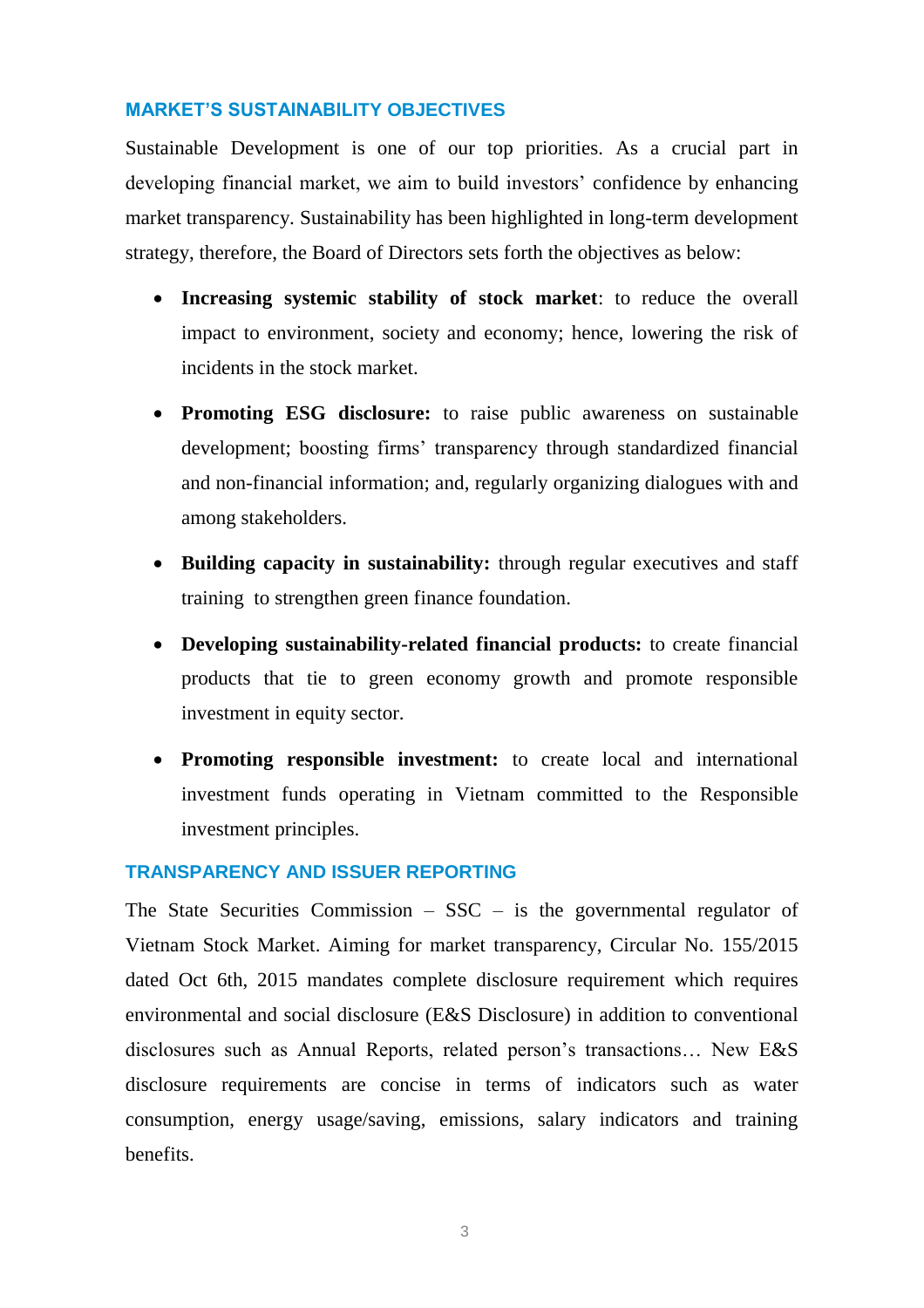HOSE takes responsibility to ensure the stock market operates in compliance with the regulations, to encourage effective information disclosure and to improve transparency on the market.

Facilitating the transition to incorporate ESG disclosure, in collaboration with IFC and SSC, the Sustainability Taskforce is creating Sustainability reporting guidance that outlines the framework and indicators in accordance with GRI standards and concurrently, complies with Circular no. 155.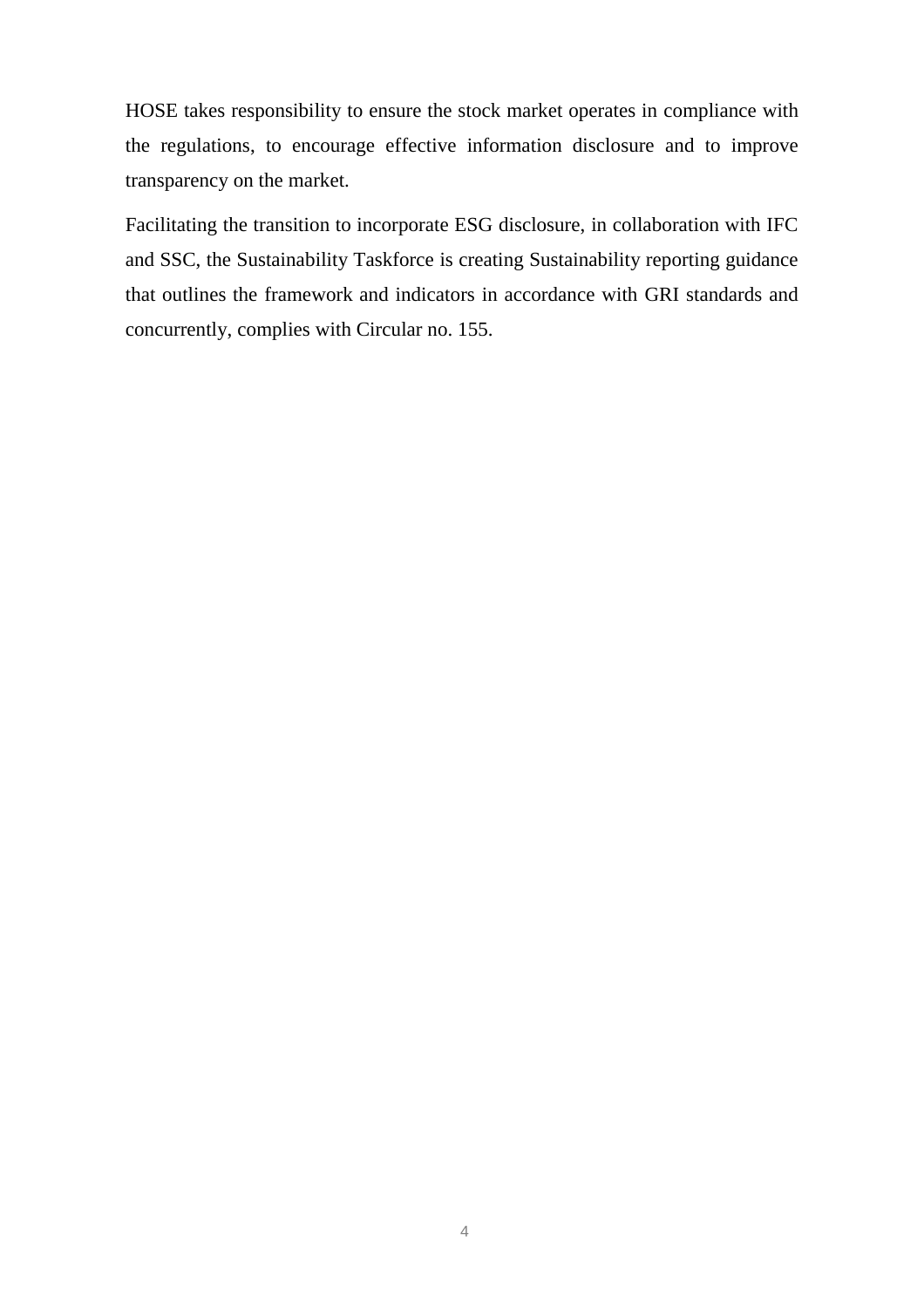# STAKEHOLDERS' INVOLVEMENT

As the market operator, HOSE is committed to ensure compliance of listed firms to our listing criteria and regulations.

Listing standard review process is inline with regulations reviewed by the SSC. At first,, stakeholders' commentaries are collected for revision. After the review is finalized, public hearings from market participants are organized to ensure all concerns are received and addressed.

Besides, our Listing and Disclosure Department is monitoring issuers' report and information disclosure to ensure their compliance

### **ANNUAL REPORTING AWARD**

Since 2007, HOSE has been hosting the Annual Reporting Awards which also included the Best Sustainability Report Awards. Listed companies' annual reports are evaluated by an independent judge panel to recognize outstanding reporting performance, especially in disclosure of environmental protection and social equality.

We regularly communicate with listed firms to ensure their understanding that annual report should contain not only sufficient information in compliance but also lead the discussion of reducing environmental footprints and enhancing human value.

# **ISSUER CAPACITY BUILDING SUSTAINABILITY GUIDANCE**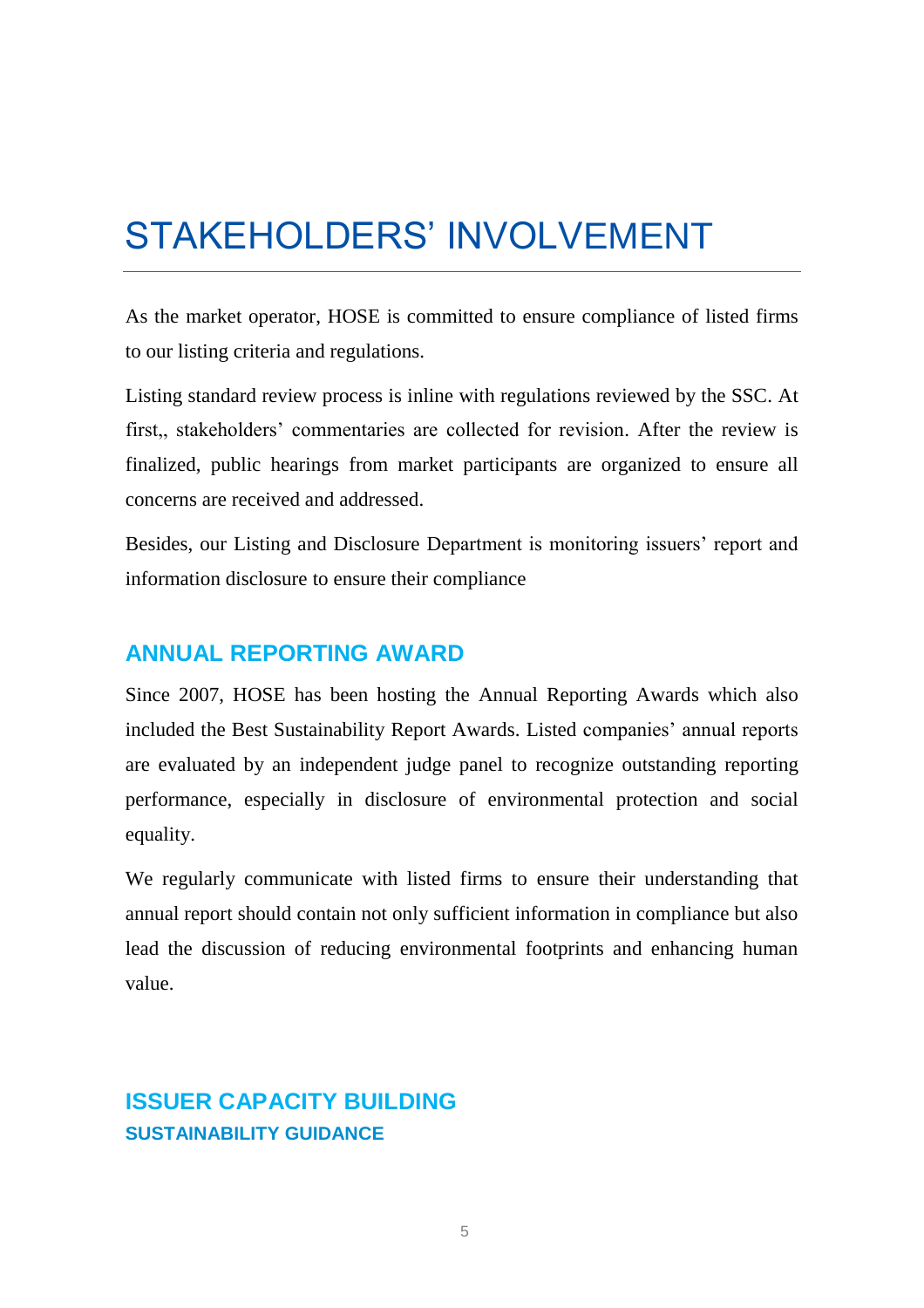As mentioned previously, HOSE with SSC and IFC is leading the Sustainability Reporting Guidance initiatives. The guidance, which was published in September 2016, helps listed companies to identify:

- Why listed companies should provide sustainability report;
- Which global standards and/or framework to create sustainability report;
- The basic principles and process in creating sustainability report;
- The key factors in implementing sustainability system;
- What listed companies can do to ensure the reliability and conveyability of the report;Which aspects of business activities should be in the report.

#### **COLLABORATION AND ENGAGEMENT**

We, together with the SSC and other stakeholders including other regional stock exchanges, the listed companies, securities firms and investors worldwide,actively facilitate IR activities among listed companies and considering IR as the most active communication channel to investors. As a stock exchange, we regularly host IR meetings for medium to small investors to meet directly with listed companies' spoke persons, providing them an effective information channel. Besides, we organize quarterly press meetings which have been providing up-to-date market overview, statistics, ongoing projects, policy changes to stakeholders andgeneral media engaged to the market.

HOSE has been actively participating to the international community as a member of international organizations such as the World Federation of Exchanges (WFE), Asian and Oceanian Stock Exchanges Federation (AOSEF), for the purpose of sharing experience among members and partners. In 2014, HOSE joined the Sustainable Stock Exchanges Initiatives (SSE) as a partner and became an active member of the community.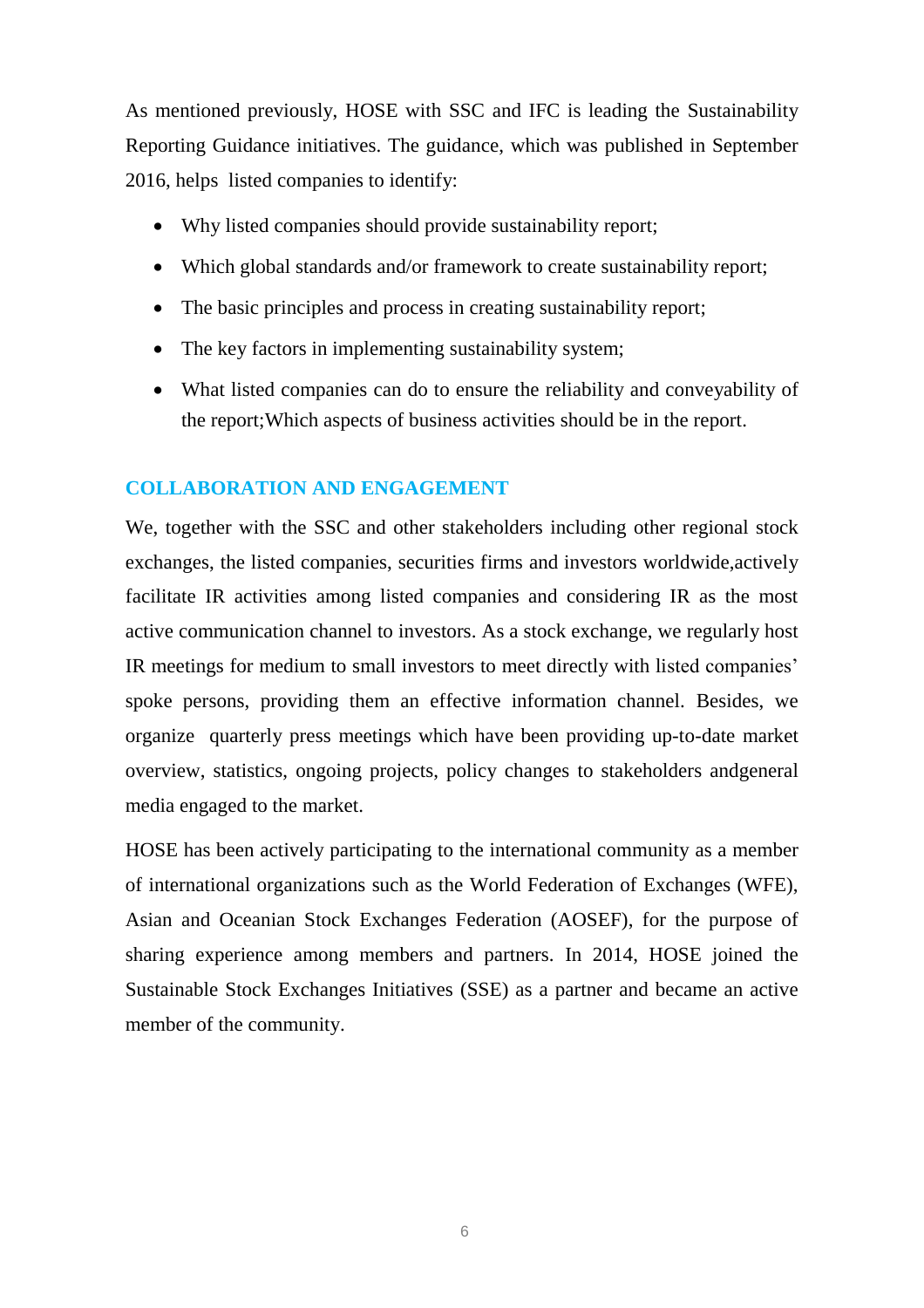# SUSTAINABLE PRODUCTS

### **GREEN FINANCE PRODUCTS**

As an essential part in National Strategy for Green Growth, HOSE plans to create the Sustainability database of collectively quantitative ESG indicators of listed companies, tracking sustainability progress. The database would serve as a foundation provides insight into sustainability development and, be necessary to launch the Sustainability Index (expected in late 2017).

Green corporate bond is an instrument providing an alternative funding for green and sustainable projects which satisfy the Green Bond Principles (GBP). Vietnam is an emerging market with infrastructure projects that have significant impacts on environment. Over time, the demand for adaptation and mitigation projects will rise, therefore the launch of green bond is expected to divert the capital flows into these projects.

### **EMISSION TRADING SCHEME**

Since February 2016, HOSE has been, in partnership with Institute of Climate Finance (Yonsei University, Korea), Massachusetts Institute of Technology (MIT) and Vietnam National University (Hochiminh City 's School of Economics and Law - UEL), implementing the Vietnam Climate Finance Capacity Building. The aim of the project is to enhance the capacity in climate finance for Vietnamese scholars and researchers..

The project would be to develop and enhance capacity to understand the impact of climate change and environmental policy on carbon pricing; ultimately, designing the Emission Trading Scheme (ETS) suitable to the need of Vietnam economy, and if possible, allowing countries to trade their allowance on carbon emmission Complying with the Paris protocol, Korea accepted climate change challenge, and pleased to share the experience and know-how with Vietnam through this capacity-building project. The project will help to build Vietnam into a climate finance research and training centre for South East Asia.